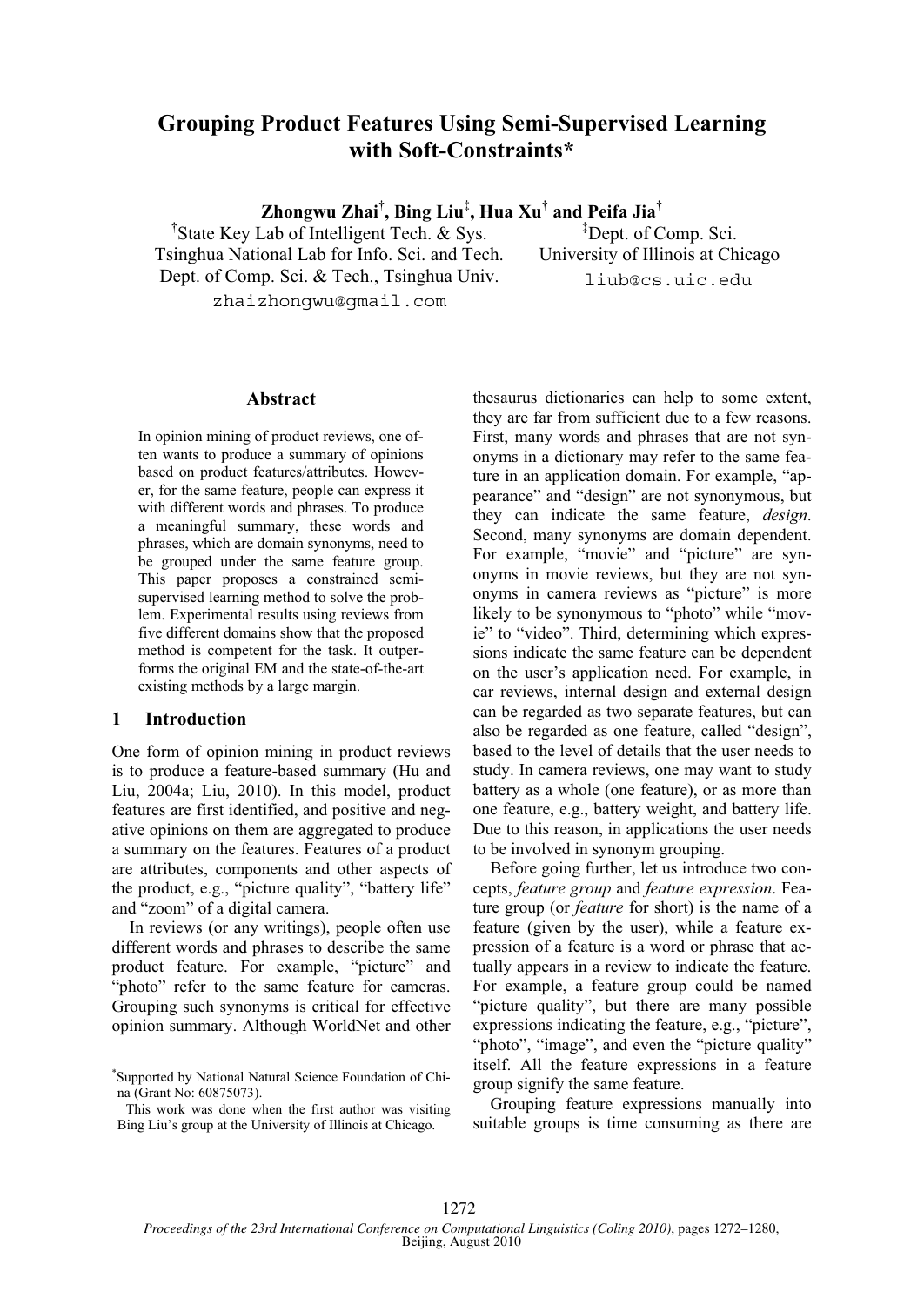often hundreds of feature expressions. This paper helps the user to perform the task more efficiently. To focus our research, we assume that feature expressions have been discovered from a review corpus by an existing system such as those in (Hu and Liu, 2004b; Popescu and Etzioni, 2005; Kim and Hovy, 2006; Kobayashi *et al.*, 2007; Mei *et al.*, 2007; Stoyanov and Cardie, 2008; Jin *et al.*, 2009; Ku *et al.*, 2009).

To reflect the user needs, he/she can manually label a small number of seeds for each feature group. The feature groups are also provided by the user based on his/her application needs. The system then assigns the rest of the feature expressions to suitable groups. To the best of our knowledge, this problem has not been studied in opinion mining (Pang and Lee, 2008).

The problem can be formulated as semisupervised learning. The small set of seeds labeled by the user is the labeled data, and the rest of the discovered feature expressions are the unlabeled data. This is the transductive setting (Joachims, 1999) because the unlabeled set is used in learning and also in testing since our objective is to assign unlabeled expressions to the right feature groups.

Any semi-supervised learning method can be applied to tackle the problem. In this work, we use the Expectation-Maximization (EM) algorithm (Dempster *et al.*, 1977). Specifically, we use the naïve Bayesian EM formulation in (Nigam *et al.*, 2000), which runs a Bayesian classifier iteratively on the labeled and unlabeled data until the probabilities for the unlabeled data converge. When the algorithm ends, each unlabeled example is assigned a posterior probability of belonging to each group.

However, we can do better since the EM algorithm only achieves local optimal. What local optimal it achieves depends on the initialization, i.e., the initial seeds. We show that some prior knowledge can help provide a better initialization, and consequently generate better grouping results. Thus, we propose to create another set of data extracted from the unlabeled set based on two pieces of natural language knowledge:

- 1. Feature expressions sharing some common words are likely to belong to the same group, e.g., "battery life" and "battery power".
- 2. Feature expressions that are synonyms in a dictionary are likely to belong to the same

group, e.g., "movie" and "picture".

We call these two pieces of prior knowledge *soft constraints* because they constrain the feature expressions to be in the same feature group. The constraints are soft (rather than hard) as they can be relaxed in the learning process. This relaxation is important because the above two constraints can result in wrong groupings. The EM algorithm is allowed to re-assign them to other groups in the learning process.

We call the proposed framework constrained semi-supervised learning. Since we use EM and soft constraints, we call the proposed method *SC-EM*. Clearly, the problem can also be attempted using some other techniques, e.g., topic modeling (e.g, LDA (Blei *et al.*, 2003)), or clustering using distributional similarity (Pereira *et al.*, 1993; Lin, 1998; Chen *et al.*, 2006; Sahami and Heilman, 2006). However, our results show that these methods do not perform as well.

The input to the proposed algorithm consists of: a set of reviews *R*, and a set of discovered feature expressions *F* from *R* (using an existing algorithm). The user labels a small set of feature expressions, i.e., assigning them to the userspecified feature groups. The system then assigns the rest of the discovered features to the feature groups. EM is run using the distributional (or surrounding words) contexts of feature expressions in review set *R* to build a naïve Bayesian classifier in each iteration.

Our evaluation was conducted using reviews from 5 different domains (insurance, mattress, vacuum, car and home-theater). The results show that the proposed method outperforms different variations of the topic modeling method LDA, *k*means clustering, and the recent unsupervised feature grouping method mLSA.

In summary, this paper makes three main contributions:

- 1. It proposes a new sub-problem of opinion mining, i.e., grouping feature expressions in the context of semi-supervised learning. Although there are existing methods for solving the problem based on unsupervised learning, we argue that for practical use some form of supervision from the user is necessary to let the system know what the user wants.
- 2. An EM formulation is used to solve the problem. We augment EM with two soft constraints. These constraints help guide EM to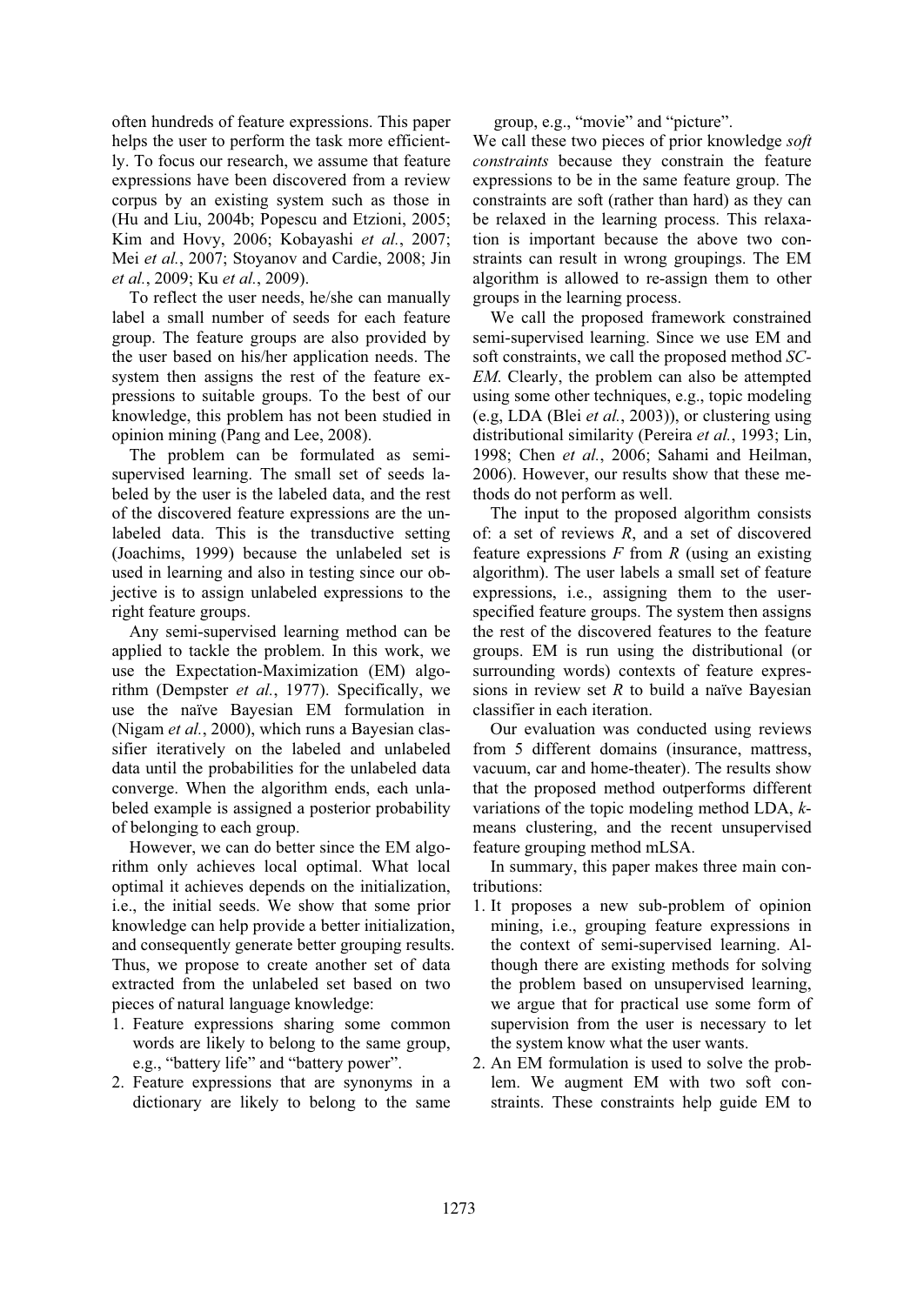produce better solutions. We note that these constraints can be relaxed in the process to correct the imperfection of the constraints.

3. It is shown experimentally the new method outperforms the main existing state-of-the-art methods that can be applied to the task.

# **2 Related Work**

This work is mainly related to existing research on synonyms grouping, which clusters words and phrases based on some form of similarity.

The methods for measuring word similarity can be classified into two main types (Agirre *et al.*, 2009): those relying on *pre-existing knowledge resources* (e.g., thesauri, or taxonomies) (Yang and Powers, 2005; Alvarez and Lim, 2007; Hughes and Ramage, 2007), and those based on *distributional properties* (Pereira *et al.*, 1993; Lin, 1998; Chen *et al.*, 2006; Sahami and Heilman, 2006; Pantel *et al.*, 2009).

In the category that relies on existing knowledge sources, the work of Carenini *et al.* (2005) is most related to ours. The authors proposed a method to map feature expressions to a given domain feature taxonomy, using several similarity metrics on WordNet. This work does not use the word distribution information, which is its main weakness because many expressions of the same feature are not synonyms in WordNet as they are domain/application dependent. Dictionaries do not contain domain specific knowledge, for which a domain corpus is needed.

Another related work is distributional similarity, i.e., words with similar meaning tend to appear in similar contexts (Harris, 1968). As such, it fetches the surrounding words as context for each term. Similarity measures such as *Cosine*, *Jaccard*, *Dice*, etc (Lee, 1999), can be employed to compute the similarities between the seeds and other feature expressions. To suit our need, we tested the *k*-means clustering with distributional similarity. However, it does not perform as well as the proposed method.

Recent work also applied topic modeling (e.g., LDA) to solve the problem. Guo *et al.* (2009) proposed a multilevel latent semantic association technique (called *mLSA*) to group product feature expressions, which runs LDA twice. However, *mLSA* is an unsupervised approach. For our evaluation, we still implemented the method and compared it with our SC-EM method.

Our work is also related to constrained clustering (Wagstaff *et al.*, 2001), which uses two forms of constraints, must-link and cannot-link. Mustlinks state that some data points must be in the same cluster, and cannot-links state that some data points cannot be in the same cluster. In (Andrzejewski *et al.*, 2009), the two constraints are added to LDA, called *DF-LDA*. We show that both these methods do not perform as well as our semi-supervised learning method *SC-EM*.

# **3 The Proposed Algorithm**

Since our problem can be formulated as semisupervised learning, we briefly describe the setting in our context. Given a set *C* of classes (our feature groups), we use *L* to denote the small set of labeled examples (labeled feature expressions or seeds), and *U* the set of unlabeled examples (unlabeled feature expressions). A classifier is built using *L* and *U* to classify every example in *U* to a class. Several existing algorithms can be applied. In this work, we use EM as it is efficient and it allows prior knowledge to be used easily. Below, we first introduce the EM algorithm that we use, and then present our augmented EM. The constraints and their conflict handling are discussed in Section 4.

### **3.1 Semi-Supervised Learning Using EM**

EM is a popular iterative algorithm for maximum likelihood estimation in problems with missing data. In our case, the group memberships of the unlabeled expressions are considered missing because they come without group labels.

We use the EM algorithm based on naïve Bayesian classification (Nigam *et al.*, 2000). Although it is involved to derive, using it is simple. First, a classifier *f* is learned using only the labeled data *L* (Equations 1 and 2). Then, *f* is applied to assign a probabilistic label to each unlabeled example in *U* (see Equation 3). Next, a new classifier *f* is learned using both *L* and the newly probabilistically labeled unlabeled examples in *UPL*, again using Equations 1 and 2. These last two steps iterate until convergence.

We now explain the notations in the Equations. Given a set of training documents *D*, each document *di* in *D* is considered as an ordered list of words.  $w_{d_i,k}$  denotes the  $k^{\text{th}}$  word in  $d_i$ , where each word is from the vocabulary  $V = \{w_1, w_2, \ldots, w_n\}$  $w_{|V|}$ .  $C = \{c_1, c_2, \ldots, c_{|C|}\}$  is the set of pre-defined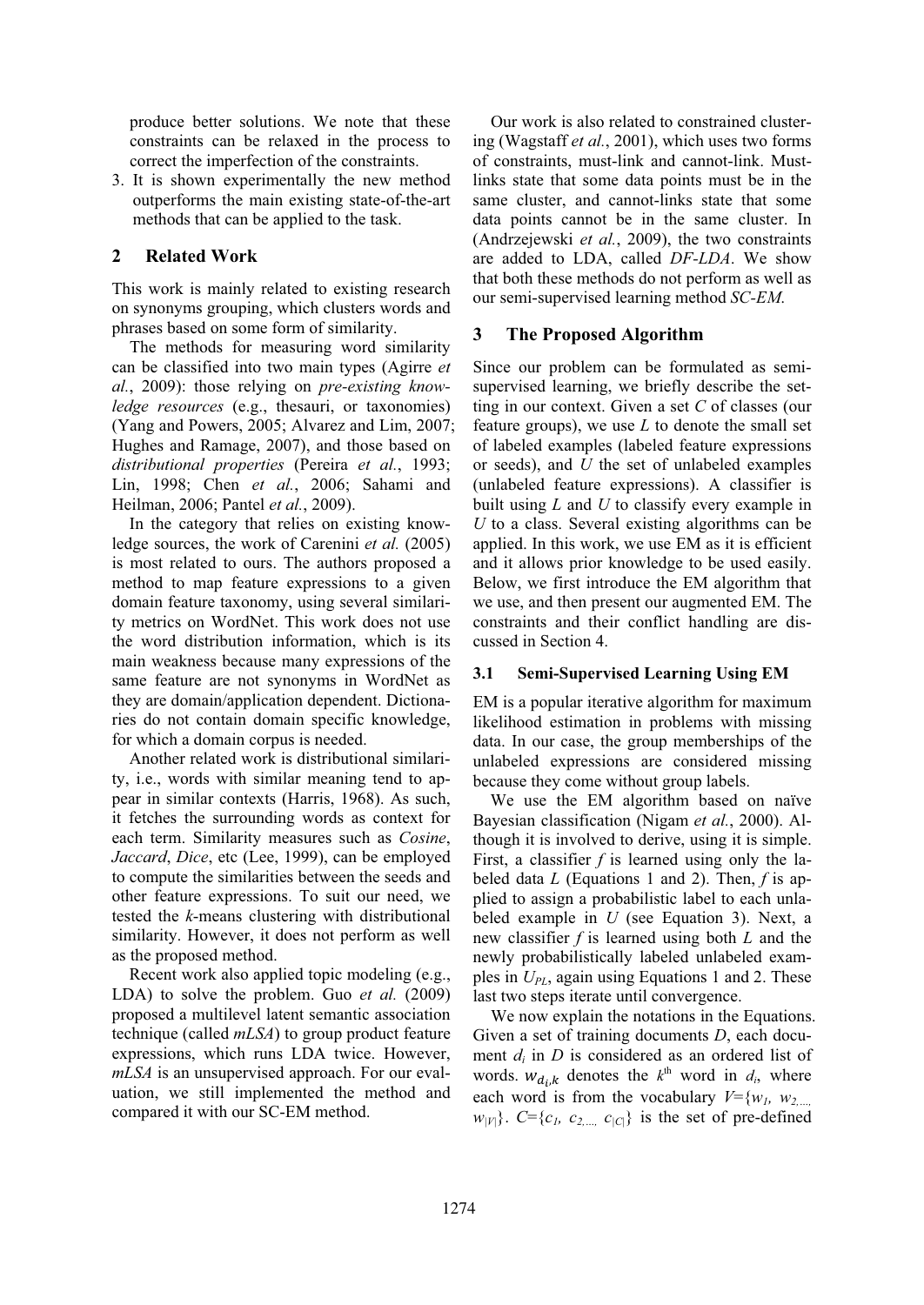$$
P(w_t|c_j) = \frac{1 + \sum_{i=1}^{|D|} N_{ti} P(c_j|d_i)}{|V| + \sum_{m=1}^{|V|} \sum_{i=1}^{|D|} N_{mi} P(c_j|d_i)} \qquad (1^1)
$$

$$
P(c_j) = \frac{1 + \sum_{i=1}^{|D|} P(c_j|d_i)}{|C| + |D|} \tag{2'}
$$

$$
P(c_j|d_i) = \frac{P(c_j) \prod_{k=1}^{|d_i|} P(w_{d_i,k}|c_j)}{\sum_{r=1}^{|C|} P(c_r) \prod_{k=1}^{|d_i|} P(w_{d_i,k}|c_r)}
$$
(3)

classes or groups.  $N_{ti}$  is the number of times the word  $w_t$  occurs in document  $d_i$ .

For our problem, the surrounding words contexts of the labeled seeds form *L*, while the surrounding words of the non-seed feature expressions form *U*. When EM converges, the classification labels of the unlabeled feature expressions give us the final grouping. Surrounding words contexts will be discussed in Section 5.

#### **3.2 Proposed Soft-Constrained EM**

Although EM can be directly applied to deal with our problem, we can do better. As we discussed earlier, EM only achieves local optimal based on the initialization, i.e., the labeled examples or seeds. We show that natural languages constraints can be used to provide a better initialization, i.e., to add more seeds that are likely to be correct, called *soft-labeled examples* or *soft seeds*  (*SL*). Soft-labeled examples are handled differently from the original labeled examples in *L*. With the soft seeds, we have the proposed softconstrained EM (called SC-EM).

Compared with the original EM, SC-EM has two main differences:

- Soft constraints are applied to *L* and *U* to produce a set *SL* of soft-labeled examples (or soft seeds) to initialize EM in addition to *L*. *SL* is thus a subset of *U*. The training set size is increased, which helps produce better results as our experimental results show.
- In the first iteration of EM, soft-labeled examples *SL* are treated in the same way as the labeled examples in *L*. Thus both *SL* and *L* are used as labeled examples to learn the initial classifier  $f_0$ . However, in the subsequent iterations, *SL* is treated in the same way as any examples in *U*. That is, the classifier  $f_x$  from each iteration  $x$  (including  $f_0$ ) will predict  $U$ . After that, a new classifier is built using both *L* and *UPL* (which is *U* with probabilistic la-

## **Input**:

- Labeled examples *L*

- Unlabeled examples *U*

- 1 Extract *SL* from *U* using constraints (Section 4);
- 2 Learn an initial naïve Bayesian classifier  $f_0$  using  $L$ ∪ *SL* and Equations 1 and 2;

- 4 // E-Step<br>5 **for each**  $\epsilon$
- 5 **for** each example  $d_i$  in *U* (including *SL*) **do**<br>6 **Using the current classifier**  $f_k$  to com Using the current classifier  $f_x$  to compute P(*cj|di*) using Equation 3.

9 Learn a new naïve Bayesian classifier *fx* from *L* and *U* by computing  $P(w<sub>i</sub>|c<sub>i</sub>)$  and  $P(c<sub>i</sub>)$  using Equations 1 and 2.

10 **until** the classifier parameters stabilize

**Output**: the classifier  $f_x$  from the last iteration.

Figure 1. The proposed SC-EM algorithm

bels). Clearly, this implies that the class labels of the examples in *SL* are allowed to change. That is also why we call *SL* the soft-labeled set in contrast to the hard-labeled set *L*, i.e., the examples in *L* will not change labels in EM. The reason that *SL* is allowed to change labels/classes is because the constraints can make mistakes. EM may be able to correct some of the mistakes.

The detailed algorithm is given in Figure 1. The constraints are discussed in Section 4.

## **4 Generating SL Using Constraints**

As mentioned earlier, two forms of constraints are used to induce the soft-labeled set *SL*. For easy reference, we reproduce them here:

- 1. Feature expressions sharing some common words are likely to belong to the same group.
- 2. Feature expressions that are synonyms in a dictionary are likely to belong to one group.

According to the number of words, feature expressions can be categorized into single-word expressions and phrase expressions. They are handled differently. The detailed algorithm is given in Figure 2. In the algorithm, *L* is the labeled set and *U* is the unlabeled set. *L*, in fact, consists of a set of sets,  $L = \{L_1, L_2, ..., L_{|L|}\}.$ Each *Li* contains a set of labeled examples (feature expressions) of the  $i<sup>th</sup>$  class (feature group). Similarly, the output set *SL* (the soft-labeled set) also consists of a set of sets, i.e.,  $SL = \{SL_1,$  $SL_2$ , ...,  $SL_{|L|}$ . Each  $SL_i$  is a set of soft-labeled examples (feature expressions) of the  $i<sup>th</sup>$  class

<sup>1</sup> Laplace smoothing is used to prevent zero probabilities for infrequently occurring words.

<sup>3</sup> **repeat**

 $\begin{array}{cc} 7 & \text{end} \\ 8 & // \end{array}$ 

 $//$  M-Step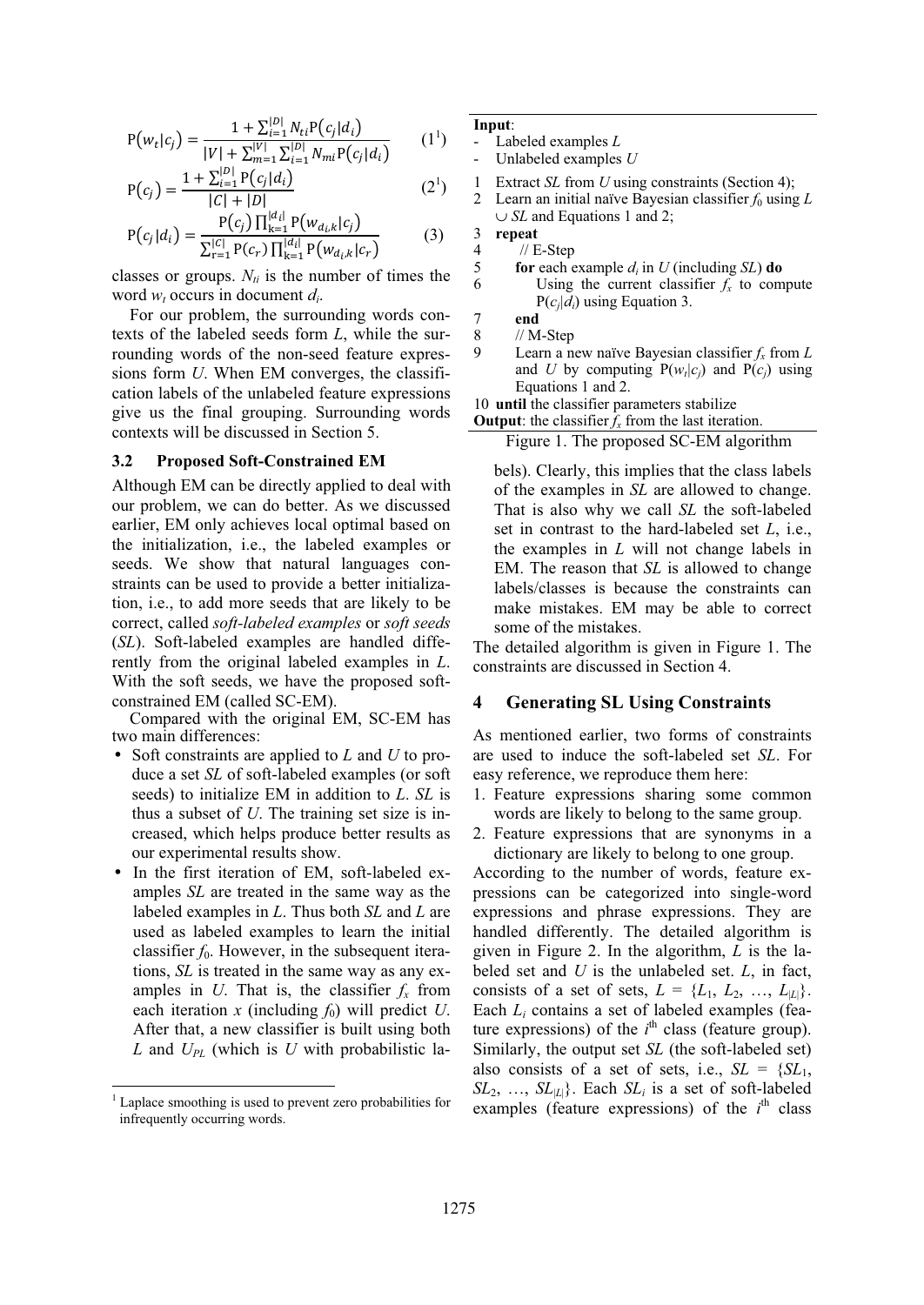(feature group). Thus  $L_i$  and  $SL_i$  correspond to each other as they represent the original labeled examples and the newly soft-labeled examples of the *i*<sup>th</sup> class (or feature group) respectively.

The algorithm basically compares each feature expression  $u$  in  $U$  (line 1) with each feature expression *e* (line 4) in every labeled subset *Li* (line 2) based on the above two constraints. If any of the constraints is satisfied (lines 5-17), it means that *u* is likely to belong to  $L_i$  (or the  $i^{\text{th}}$ class or feature group), and it is added to *SLi*.

There are conflict situations that need to be resolved. That is, *u* may satisfy a constraint of more than one labeled sub-set *Li*. For example, if *u* is a single word, it may be synonyms of feature expressions from more than one feature groups. The question is which group it is likely to belong. Further, *u* may be synonyms of a few singleword feature expressions in *Li*. Clearly, *u* being a synonym of more than one word in *Li* is better than it is only the synonym of one word in *Li*. Similar problems also occur when *u* is an element of a feature expression phrase *e*.

To match *u* and *e*, there are a few possibilities. If both *u* and *e* are single words (lines 5-6), the algorithm checks if they are synonyms (line 7). The score in line 8 is discussed below. When one of *u* and *e* is a phrase, or both of them are phrases, we see whether they have shared words. Again, conflict situations can happen with multiple classes (feature groups) as discussed above. Note that in these cases, we do not use the synonym constraint, which does not help in our test.

Given these complex cases, we need to decide

|    | 1 for each feature expression $u \in U$ do                             |
|----|------------------------------------------------------------------------|
| 2  | for each feature group $L_i \in L$ do                                  |
| 3  | $score(L_i) \leftarrow 0$ ;                                            |
| 4  | for each feature expression $e \in L_i$ do                             |
| 5  | if $u$ is a single word expression then                                |
| 6  | if $e$ is a single word expression then                                |
| 7  | if $u$ and $e$ are synonyms then                                       |
| 8  | $score(L_i) \leftarrow score(L_i) + 1;$                                |
| 9  | else if $w \in e$ then // e is a phrase                                |
| 10 | $\text{score}(L_i) \leftarrow \text{score}(L_i) + 1$                   |
| 11 | else // $u$ is a phrase                                                |
| 12 | if $e$ is a single word expression then                                |
| 13 | if $e \in u$ then // u is a phrase                                     |
| 14 | $score(L_i) \leftarrow score(L_i) + 1$                                 |
| 15 | else                                                                   |
| 16 | $s \leftarrow e \cap u$ ;                                              |
| 17 | $\text{score}(L_i) \leftarrow \text{score}(L_i) +  s $                 |
| 18 | u is added to $SL_i$ s.t. argmax <sub>L</sub> , score(L <sub>i</sub> ) |
|    |                                                                        |

|  | Figure 2. Generating the soft-labeled set SL |  |
|--|----------------------------------------------|--|
|  |                                              |  |

which class that *u* should be assigned to or should not be assigned to any class (as it does not meet any constraint). We use a score to record the level of satisfaction. Once *u* is compared with each *e* in every class, the accumulated score is used to determine which class  $L_i$  has the strongest association with *u*. The class *j* with the highest score is assigned to *u*. In other words, *u* is added to *SLj*. Regarding the score value, synonyms gets the score of 1 (line 8), and intersection (shared words) gets the score equal to the size of the intersection (lines 10-17).

### **5 Distributional Context Extraction**

To apply the proposed algorithm, a document *di* needs to be prepared for each feature expression  $e_i$  for naïve Bayesian learning.  $d_i$  is formed by aggregating the distributional context of each sentence  $s_{ij}$  in our corpus that contains the expression  $e_i$ . The context of a sentence is the surrounding words of  $e_i$  in a text window of  $[-t, t]$ , including the words in *ei*. Given a relevant corpus  $R$ , the document  $d_i$  for each feature expression  $e_i$  in  $L$  (or  $U$ ) is generated using the algorithm in Figure 3. Stopwords are removed.

|        | 1 for each feature expression $e_i$ in L (or U) do            |
|--------|---------------------------------------------------------------|
| 2      | $S_i \leftarrow$ all sentences containing $e_i$ in R;         |
| 3      | for each sentence $s_{ij} \in S_i$ do                         |
|        | $d_{ii} \leftarrow$ words in a window of [-t, t] on the left  |
|        | and right (including the words in $e_i$ );                    |
| $\sim$ | $d_i \leftarrow$ words from all $d_{ij}, j = 1, 2, ,  S_i $ ; |
|        | // duplicates are kept as it is not union                     |
|        | Figure 3. Distributional context extraction                   |
|        | $\Gamma$ are avere proportion of $\Gamma$ (or                 |

For example, a feature expression from *L* (or  $U$ ) is  $e_i$  = "*screen*" and there are two sentences in our corpus *R* that contain "*screen*"

*si*1 = "*The LCD screen gives clear picture*".

 $s_{i2}$  = "*The picture on the screen is blur*"

We use the window size of  $[-3, 3]$ . Sentence  $s_{i1}$ , gives us  $d_{i1}$  = <LCD, screen, give, clear, picture> as a bag of words. "the" and "is" are removed as stopwords.  $s_{i2}$  gives us  $d_{i2}$  = <picture, screen, blur>. "on", "the" and "is" are removed as stopwords. Finally, we obtain the document *di* for feature expression *ei* as a bag of words:

 $d_i$  = <LCD, screen, give, clear, picture, picture, screen, blur>

# **6 Empirical Evaluation**

This section evaluates the SC-EM algorithm and compares it with the main existing methods that can be applied to solve the problem.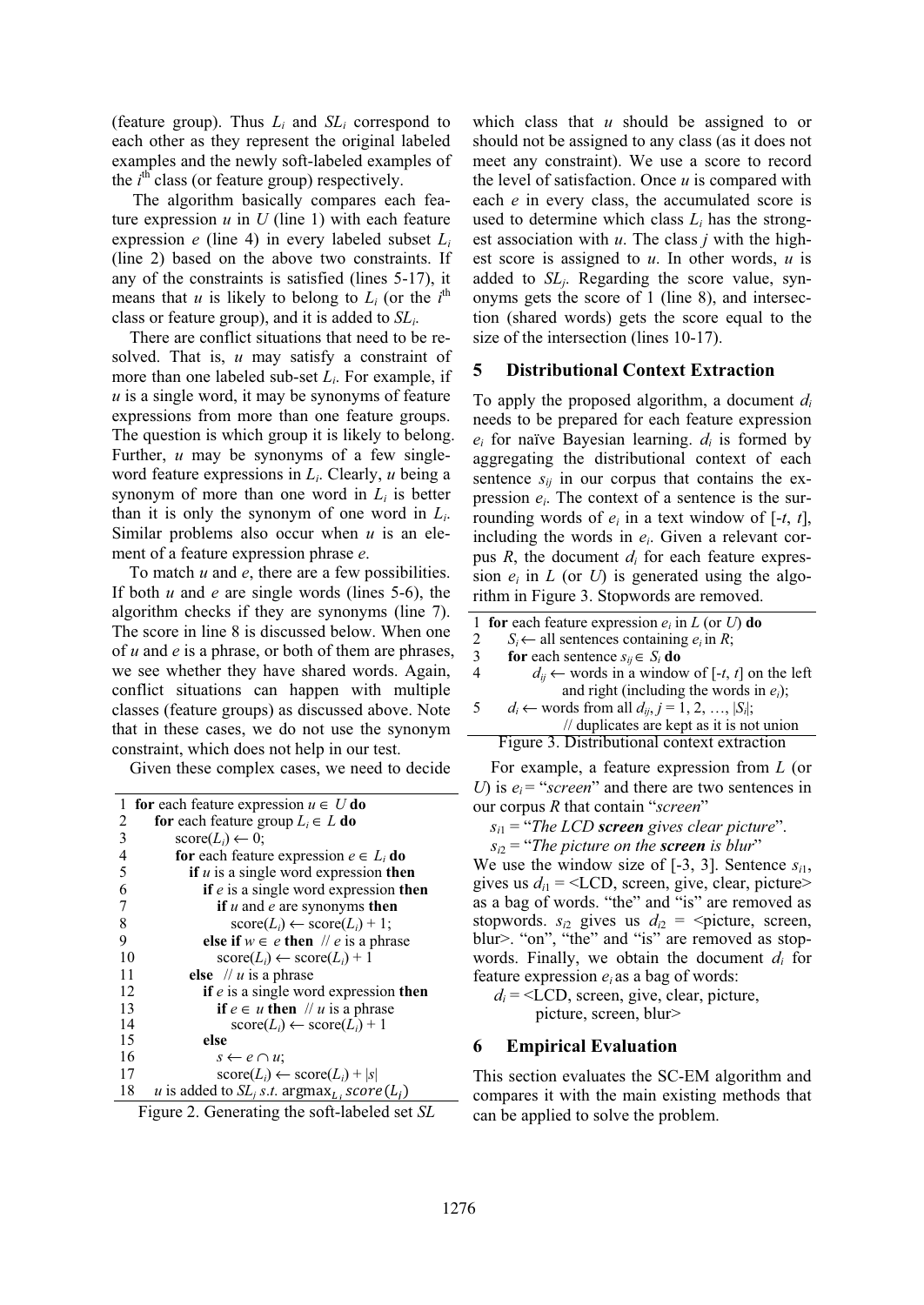#### **6.1 Review Data Sets and Gold Standards**

To demonstrate the generality of the proposed method, experiments were conducted using reviews from five domains: *Hometheater, Insurance, Mattress, Car* and *Vacuum*. All the data sets and the *gold standard* feature expressions and groups were from a company that provides opinion mining services. The details of the data sets and the gold standards are given in Table 1.

|                         | Hometheater Insurance Mattress |       |       | Car <sup>-</sup> | Vacuum |
|-------------------------|--------------------------------|-------|-------|------------------|--------|
| #Sentences              | 6355                           | 12446 | 12107 | 9731             | 8785   |
| <b>#Reviews</b>         | 587                            | 2802  | 933   | 1486             | 551    |
| #Feature<br>expressions | 237                            | 148   | 333   | 317              | 266    |
| #Feature<br>groups      | 15                             |       |       | 16               | 28     |

Table 1. Data sets and gold standards

#### **6.2 Evaluation Measures**

Since SC-EM is based on semi-supervised learning, we can use classification accuracy to evaluate it. We can also see it as clustering with initial seeds. Thus we also use clustering evaluation methods. Given gold standards, two popular clustering evaluation measures are *Entropy* and *Purity* (Liu, 2006). As *accuracy* is fairly standard, we will not discuss it further. Below, we briefly describe entropy and purity.

Given a data set *DS*, its gold partition is  $G =$  ${g_1,..., g_i,..., g_k}$ , where *k* is the known number of clusters. The groups partition *DS* into *k* disjoint subsets, *DS*1,…, *DSi*, …, *DSk*.

**Entropy**: For each resulting cluster, we can measure its entropy using Equation 4, where  $P_i(g_i)$  is the proportion of  $g_i$  data points in  $DS_i$ . The total entropy of the clustering (considering all clusters) is calculated by Equation 5.

$$
entropy(DS_i) = -\sum_{j=1}^{k} P_i(g_j)log_2 P_i(g_j) \qquad (4)
$$

$$
entropy_{total} = \sum_{i=1}^{k} \frac{|DS_i|}{|DS|} entropy(DS_i)
$$
 (5)

**Purity**: Purity measures the extent that a cluster contains only data from one gold-partition. Each cluster's purity is computed by Equation 6, and the total purity of the whole clustering is computed with Equation 7.

$$
purity(DS_i) = \max_j P_i(g_j)
$$
\n(6)

$$
purity_{total} = \sum_{i=1}^{k} \frac{|DS_i|}{|DS|} purity(DS_i)
$$
 (7)

In testing, the unlabeled set *U* is also our test

set. This is justified because our purpose is to assign unlabeled data to appropriate groups.

#### **6.3 Baseline Methods and Settings**

The proposed *SC-EM* method is compared with a set of existing methods, which can be categorized into unsupervised and semi-supervised methods. We list the *unsupervised* methods first.

*LDA*: *LDA* is a popular topic modeling method (see Section 2). Given a set of documents, it outputs groups of terms of different topics. In our case, each feature expression is a term, and the documents refer to the distributional contexts of each feature expressions (see Section 5).

*mLSA*: This is a state-of-the-art unsupervised method for solving the problem. It is based on LDA, and has been discussed in related work.

*Kmeans*: This is the *k*-means clustering method (MacQueen, 1966) based on distributional similarity with cosine as the similarity measure.

In the *semi-supervised* category, the methods are further classified into un-constrained, hardconstrained, and soft-constrained methods.

For the *un-constrained* subclass (no constraints are used), we have the following:

*LDA***(***L, H***)**: This method is based on *LDA*, but the labeled examples *L* are used as seeds for each group/topic. All examples in *L* will always stay in the same topic. We call this hard initialization (*H*). *L* is handled similarly below.

*DF-LDA***(***L, H***)**. *DF-LDA* is the *LDA* method (Andrzejewski *et al.*, 2009) that takes must-links and cannot-links. Our *L* set can be expressed as a combination of must-links and cannot-links. Unfortunately, only must-links can be used because the number of cannot-links is huge and crashes the system. For example, for the car data, the number of cannot-links is 194,400 for 10% labeled data (see Section 6.4) and for 20% it is 466,560,000. DF-LDA also has a parameter  $\eta$ controlling the link strength, which is set very high (=1000) to reflect the hard initialization. We did not use *DF-LDA* in the unsupervised subclass above as without constraints it reduces to *LDA*.

*Kmeans***(***L, H***)**: This method is based on *Kmeans*, but the clusters of the labeled seeds are fixed at the initiation and remain unchanged.

*EM*( $L$ ,  $H$ ): This is the original EM for semisupervised learning. Only the labeled examples are used as the initial seeds.

For the *hard-constrained* (*H*) subclass (our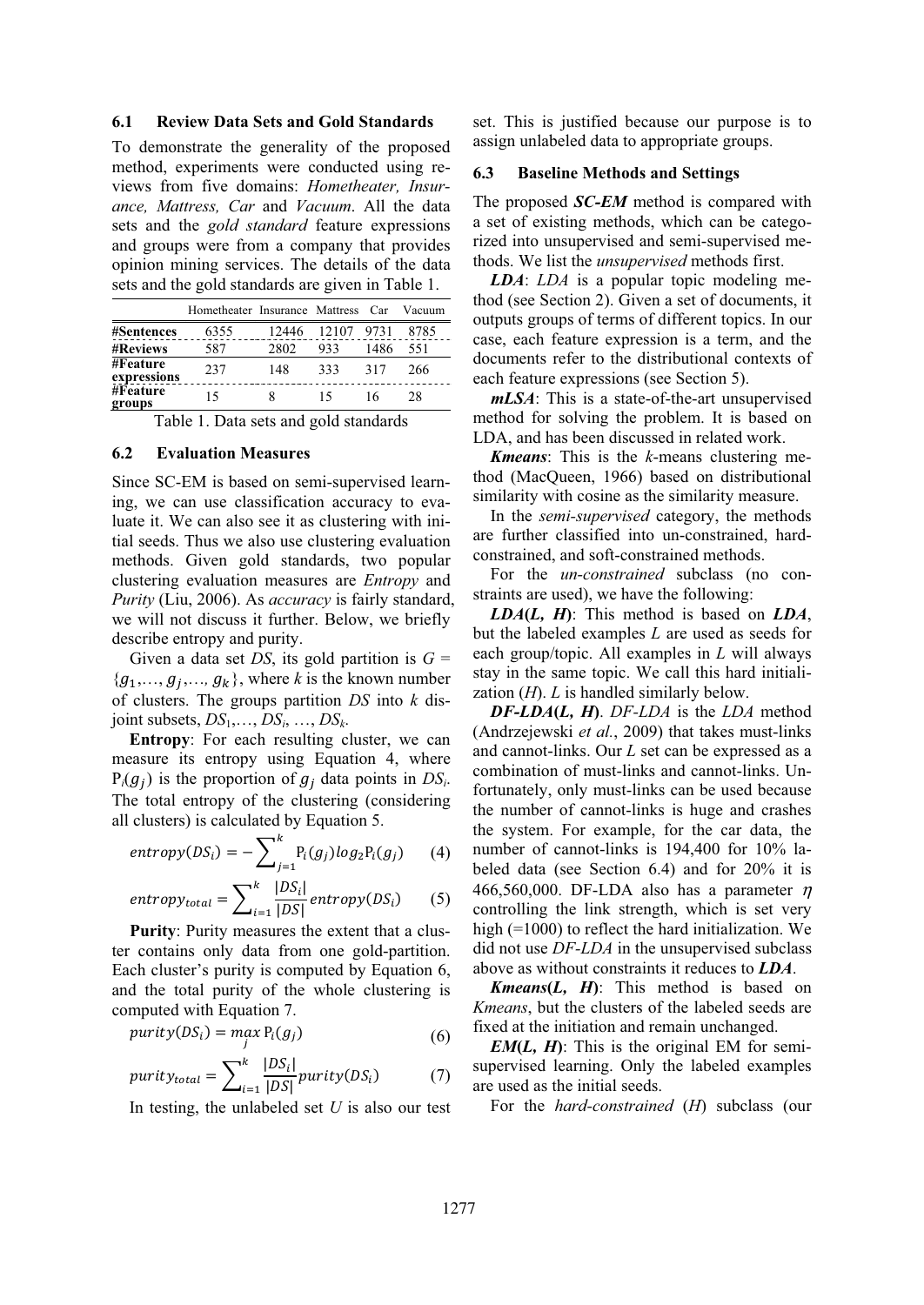two constraints are applied and cannot be violated), we have the following methods (*LC* is *L* plus *SL* produced by the constraints (C):

*Rand***(***LC, H***):** This is an important baseline. It shows whether the constraints alone are sufficient to produce good results. That is, the final result is the expanded seeds *SL* plus the rest of *U* assigned randomly to different groups.

*LDA*( $LC$ ,  $H$ ): It is similar to  $LDA(L,H)$ , but both the initial seeds *L* and the expanded seeds *SL* are considered as labeled examples. They also stay in the same topics/groups in the process. Note that although *SL* is called a set of softlabeled examples (seeds) in the proposed algorithm, they are treated as hard-labeled examples here just for experimental comparison.

*DF-LDA***(***LC, H***)**: This is *DF-LDA* with both *L* and *SL* expressed as must-links. Again, a large  $\eta$  (= 1000) is used to make sure that must-links for *L* and *SL* will not be violated.

*Kmeans*(*LC,H*): It is similar to *Kmeans*(*L,H*), but both *L* and *SL* stay in their assigned clusters.

*EM***(***LC, H***)**: It is similar to *SC-EM*, but *SL* is added to the labeled set *L*, and their classes are not allowed to change in the EM iterations.

For the *soft-constrained* (*S*) subclass, our two constraints can be violated. Initially, both the initial seeds *L* and the expanded seeds *SL* are considered as labeled data, but subsequently, only *L* is taken as the labeled data (i.e., staying in the same classes). The algorithm will re-estimate the label of each feature expression in *SL*. This subclass has the following methods:

*LDA*( $LC$ ,  $S$ ): This is in contrast to  $LDA(LC)$ , *H*). It allows the *SL* set to change topics/groups.

*Kmeans***(***LC, S***)**: This is in contrast to *Kmeans*(*LC, H*).

A soft *DF-LDA* is not included here because different  $\eta$  values give different results, and they are generally worse than *DF-LDA*(*LC, H*)*.*

For all *LDA* based methods, the topic modeling parameters were set to their default values. The number of iteration is 1000. We used the  $LDA$  in MALLET<sup>2</sup>, and modified it to suit different *LDA*-based methods except *DF-LDA*, which was downloaded from its authors' website**<sup>3</sup>** . We implemented *mLSA*, *Kmeans* and changed EM<sup>4</sup> to take soft seeds. For all *Kmeans* based methods, the distance function is the cosine similarity.

#### **6.4 Evaluation Results**

We now compare the results of *SC-EM* and the 14 baseline methods. To see the effects of different numbers of labeled examples (seeds), we experimented with 10%, 20%, 30%, 40%, and 50% of the feature expressions from the gold standard data as the labeled set *L*, and the rest as the unlabeled set *U*. All labeled data were selected randomly. For each setting, we run the algorithms 30 times and report the average results. Due to space limitations, we can only show the detailed *purity* (Pur), *entropy* (Ent) and *accuracy* (Acc) results for 30% as the labeled data (70% as unlabeled) in Table 2. For the other proportions of labeled data, we summarize them in Table 3. Each result in Table 3 is thus the average of the 5 data sets. All the results were obtained from the unlabeled set *U*, which was our test set. For entropy, the smaller the value is the better, but for purity and accuracy, the larger the better. For these experiments, we used the window size  $t = 5$ . Section 6.5 studies the effects of window sizes.

Tables 2 and 3 clearly show that the proposed algorithm (*SC-EM*) outperforms all 14 baseline methods by a large margin on every dataset. In detail, we observe the following:

- *LDA*, *mLSA* and *Kmeans* with no seeds (labeled data) perform the worst. Seeds help to improve the results, which is intuitive. Without seeds, *DF-LDA* is the same as *LDA*.
- *LDA* based methods seems to be the weakest. *Kmeans* based methods are slightly better, but EM based methods are the best. This clearly indicates that classification (EM) performs better than clustering. Comparing *DF-LDA* and *Kmeans*, their results are similar.
- For *LDA*, and *Kmeans*, hard-constrained methods (i.e.,  $LDA(L, H)$ , and  $Kmeans(L, H)$ ) perform better than soft-constrained methods (i.e., *LDA*(*LC, S*) and *Kmeans*(*LC, S*)). This indicates that soft-constrained versions may change some correctly constrained expressions into wrong groups. However, for the EM based methods, the soft-constrained method (*SC-EM*) performs markedly better than the hard-constrained version (*EM*(*LC, H*)). This indicates that Bayesian classifier used in EM can take advantage of the soft constraints and correct some wrong assignments made by constraints. Much weaker results of *Rand*(*LC, H*) than *SC-EM* in different settings show that

<sup>2</sup> http://mallet.cs.umass.edu/

<sup>3</sup> http://pages.cs.wisc.edu/~andrzeje/research/df\_lda.html

<sup>4</sup> http://alias-i.com/lingpipe/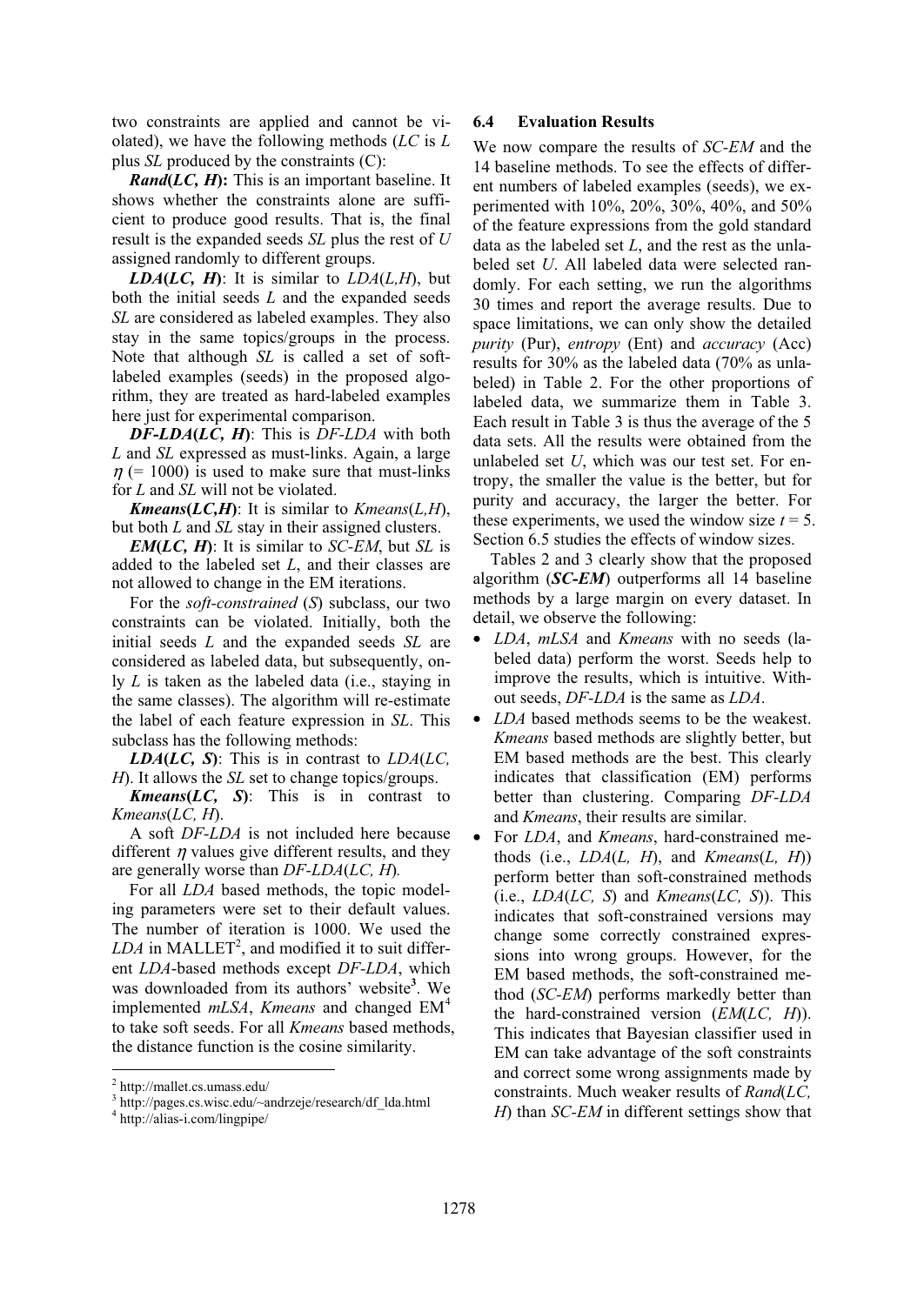|                 | Hometheater |               |      | Insurance |      |      | <b>Mattress</b> |      |                                                                                                                                                                                                                                                 | Car  |      |      | Vacuum |      |      |
|-----------------|-------------|---------------|------|-----------|------|------|-----------------|------|-------------------------------------------------------------------------------------------------------------------------------------------------------------------------------------------------------------------------------------------------|------|------|------|--------|------|------|
| <b>Methods</b>  | Acc         | Pur           | Ent  | Acc       | Pur  | Ent  | Acc             | Pur  | Ent                                                                                                                                                                                                                                             | Acc  | Pur  | Ent  | Acc    | Pur  | Ent  |
| LDA.            | 0.06        | 0.31          | 2.54 | 0.11      | 0.36 | 2.24 | 0.05            | 0.32 | 2.57                                                                                                                                                                                                                                            | 0.06 | 0.37 | 2.39 | 0.03   | 0.36 | 2.09 |
| mLSA            | 0.06        | 0.31          | 2.53 | 0.14      | 0.38 | 2.19 | 0.06            | 0.34 | 2.55                                                                                                                                                                                                                                            | 0.09 | 0.37 | 2.40 | 0.03   | 0.37 | 2.11 |
| <b>K</b> means  | 0.21        | 0.42          | 2.14 | 0.25      | 0.45 | 1.90 | 0.15            | 0.39 | 2.32                                                                                                                                                                                                                                            | 0.25 | 0.44 | 2.16 | 0.24   | 0.47 | 1.78 |
| LDA(L, H)       | 0.10        | 0.32          | 2.50 | 0.16      | 0.37 | 2.22 | 0.10            | 0.34 | 2.57                                                                                                                                                                                                                                            | 0.19 | 0.39 | 2.36 | 0.10   | 0.39 | 2.09 |
| $DF-LDA(L, H)$  | 0.27        | 0.37          | 2.32 | 0.25      | 0.41 | 2.00 | 0.19            | 0.39 | 2.35                                                                                                                                                                                                                                            | 0.28 | 0.45 | 2.15 | 0.31   | 0.40 | 1.98 |
| Kmeans(L, H)    | 0.20        | 0.42          | 2.12 | 0.25      | 0.43 | 1.92 | 0.17            | 0.42 | 2.26                                                                                                                                                                                                                                            | 0.27 | 0.48 | 2.04 | 0.20   | 0.48 | 1.76 |
| EM(L, H)        | 0.48        | 0.50          | 1.93 | 0.50      | 0.53 | 1.69 | 0.52            | 0.56 | 1.87                                                                                                                                                                                                                                            | 0.56 | 0.58 | 1.80 | 0.49   | 0.52 | 1.79 |
| Rand(Cl, H)     | 0.41        | 0.46          | 2.07 | 0.40      | 0.46 | 1.94 | 0.40            | 0.47 | 2.07                                                                                                                                                                                                                                            | 0.34 | 0.41 | 2.31 | 0.39   | 0.52 | 1.59 |
| LDA(CL, H)      | 0.44        | 0.50          | 1.96 | 0.42      | 0.48 | 1.89 | 0.42            | 0.49 | 1.97                                                                                                                                                                                                                                            | 0.44 | 0.52 | 1.87 | 0.43   | 0.55 | 1.48 |
| $DF-LDA(CL, H)$ | 0.35        | 0.49          | 1.86 | 0.33      | 0.49 | 1.71 | 0.23            | 0.39 | 2.26                                                                                                                                                                                                                                            | 0.34 | 0.51 | 1.88 | 0.37   | 0.52 | 1.58 |
| Kmeans (CL, H)  | 0.49        | 0.55          | 1.70 | 0.48      | 0.55 | 1.62 | 0.44            | 0.51 | 1.91                                                                                                                                                                                                                                            | 0.47 | 0.54 | 1.80 | 0.44   | 0.58 | 1.42 |
| EM(CL, H)       | 0.59        | 0.60          | 1.62 | 0.58      | 0.60 | 1.46 | 0.56            | 0.59 | 1.74                                                                                                                                                                                                                                            | 0.62 | 0.64 | 1.54 | 0.55   | 0.60 | 1.44 |
| LDA(CL, S)      | 0.24        | 0.35          | 2.44 | 0.27      | 0.40 | 2.14 | 0.23            | 0.37 | 2.44                                                                                                                                                                                                                                            | 0.27 | 0.41 | 2.33 | 0.23   | 0.41 | 2.01 |
| Kmeans (CL, S)  | 0.33        | 0.46          | 2.04 | 0.34      | 0.45 | 1.90 | 0.25            | 0.43 | 2.20                                                                                                                                                                                                                                            | 0.29 | 0.47 | 2.07 | 0.37   | 0.50 | 1.68 |
| <b>SC-EM</b>    | 0.67        | 0.68          | 1.30 | 0.66      | 0.68 | 1.18 | 0.68            | 0.70 | 1.27                                                                                                                                                                                                                                            | 0.70 | 0.71 | 1.24 | 0.67   | 0.68 | 1.18 |
|                 |             | $T - 1.1 - 2$ |      |           |      |      |                 |      | $C_{1}$ and $C_{2}$ and $C_{3}$ and $C_{4}$ and $C_{5}$ and $C_{6}$ and $C_{7}$ and $C_{8}$ and $C_{1}$ and $C_{1}$ and $C_{1}$ and $C_{1}$ and $C_{1}$ and $C_{1}$ and $C_{1}$ and $C_{1}$ and $C_{1}$ and $C_{1}$ and $C_{1}$ and $C_{1}$ and |      |      |      |        |      |      |

Table 2. Comparison results (*L* = 30% of the gold standard data)

|                 | Acc  |      |      |      |      | Pur    |      |      |      | Ent    |        |      |      |      |        |
|-----------------|------|------|------|------|------|--------|------|------|------|--------|--------|------|------|------|--------|
| <b>Methods</b>  | 10%  | 20%  | 30%  | 40%  | 50%  | $10\%$ | 20%  | 30%  | 40%  | $50\%$ | $10\%$ | 20%  | 30%  | 40%  | $50\%$ |
| <b>LDA</b>      | 0.07 | 0.07 | 0.06 | 0.06 | 0.08 | 0.33   | 0.33 | 0.34 | 0.35 | 0.38   | 2.50   | 2.44 | 2.37 | 2.28 | 2.11   |
| mLSA            | 0.07 | 0.07 | 0.08 | 0.07 | 0.07 | 0.34   | 0.35 | 0.35 | 0.37 | 0.38   | 2.48   | 2.42 | 2.36 | 2.26 | 2.12   |
| Kmeans          | 0.22 | 0.23 | 0.22 | 0.22 | 0.22 | 0.42   | 0.43 | 0.44 | 0.44 | 0.46   | 2.16   | 2.11 | 2.06 | 1.98 | 1.86   |
| LDA(L, H)       | 0.10 | 0.10 | 0.13 | 0.14 | 0.15 | 0.34   | 0.34 | 0.36 | 0.37 | 0.39   | 2.48   | 2.43 | 2.35 | 2.25 | 2.11   |
| $DF-LDA(L, H)$  | 0.23 | 0.25 | 0.26 | 0.27 | 0.30 | 0.41   | 0.40 | 0.41 | 0.41 | 0.44   | 2.23   | 2.23 | 2.16 | 2.10 | 1.94   |
| Kmeans(L, H)    | 0.13 | 0.16 | 0.22 | 0.24 | 0.28 | 0.42   | 0.43 | 0.45 | 0.45 | 0.48   | 2.15   | 2.11 | 2.02 | 1.95 | 1.79   |
| EM(L, H)        | 0.35 | 0.44 | 0.51 | 0.55 | 0.58 | 0.43   | 0.49 | 0.54 | 0.57 | 0.61   | 2.22   | 1.99 | 1.81 | 1.65 | -1.49  |
| Rand(CL, H)     | 0.28 | 0.35 | 0.39 | 0.42 | 0.45 | 0.39   | 0.43 | 0.47 | 0.50 | 0.54   | 2.33   | 2.15 | 2.00 | 1.82 | -1.63  |
| LDA(CL, H)      | 0.31 | 0.38 | 0.43 | 0.46 | 0.49 | 0.43   | 0.47 | 0.51 | 0.54 | 0.58   | 2.16   | 1.99 | 1.83 | 1.69 | 1.49   |
| $DF-LDA(CL, H)$ | 0.32 | 0.33 | 0.33 | 0.34 | 0.36 | 0.49   | 0.50 | 0.48 | 0.48 | 0.48   | 1.90   | 1.85 | 1.86 | 1.83 | 1.82   |
| Kmeans (CL, H)  | 0.33 | 0.41 | 0.46 | 0.49 | 0.52 | 0.47   | 0.51 | 0.55 | 0.57 | 0.61   | 1.98   | 1.82 | 1.69 | 1.56 | 1.42   |
| EM(CL, H)       | 0.44 | 0.54 | 0.58 | 0.61 | 0.64 | 0.49   | 0.57 | 0.61 | 0.64 | 0.67   | 1.98   | 1.72 | 1.56 | 1.40 | 1.25   |
| LDA(CL, S)      | 0.17 | 0.21 | 0.25 | 0.30 | 0.34 | 0.34   | 0.36 | 0.39 | 0.42 | 0.46   | 2.47   | 2.37 | 2.27 | 2.09 | 1.87   |
| Kmeans (CL, S)  | 0.23 | 0.28 | 0.32 | 0.36 | 0.42 | 0.43   | 0.44 | 0.46 | 0.48 | 0.51   | 2.15   | 2.08 | 1.98 | 1.86 | 1.70   |
| <b>SC-EM</b>    | 0.45 | 0.58 | 0.68 | 0.75 | 0.81 | 0.50   | 0.61 | 0.69 | 0.76 | 0.82   | 1.95   | 1.56 | 1.24 | 0.94 | 0.69   |

Table 3. Influence of the seeds' proportion (which reflects the size of the labeled set *L*)

constraints alone (i.e., synonyms and sharing of words) are far from sufficient. EM can improve it considerably.

- Comparing EM based methods, we can see that soft seeds in *SL* make a big difference for all data sets. *SC-EM* is clearly the best.
- As the number of labeled examples increases (from 10% to 50%), the results improve for every method (except those for *DF-LDA*, which does not change much).



Figure 4. Influence of context window size

#### **6.5 Varying the Context Window Size**

We varied the text window size *t* from 1 to 10 to see how it impacts on the performance of *SC-EM*. The results are given in Figure 4 (they are averages of the 5 datasets). Again for purity and accuracy, the greater the value the better, while for entropy it is the opposite. It is clear that the window sizes of 2~6 produce similar good results. All evaluations reported above used *t* = 5.

## **7 Conclusion**

This paper proposed the task of feature grouping in a semi-supervised setting. It argued that some form of supervision is needed for the problem because its solution depends on the user application needs. The paper then proposed to use the EM algorithm to solve the problem, which was improved by considering two soft constraints. Empirical evaluations using 5 real-life data sets show that the proposed method is superior to 14 baselines. In our future work, we will focus on further improving the accuracy.